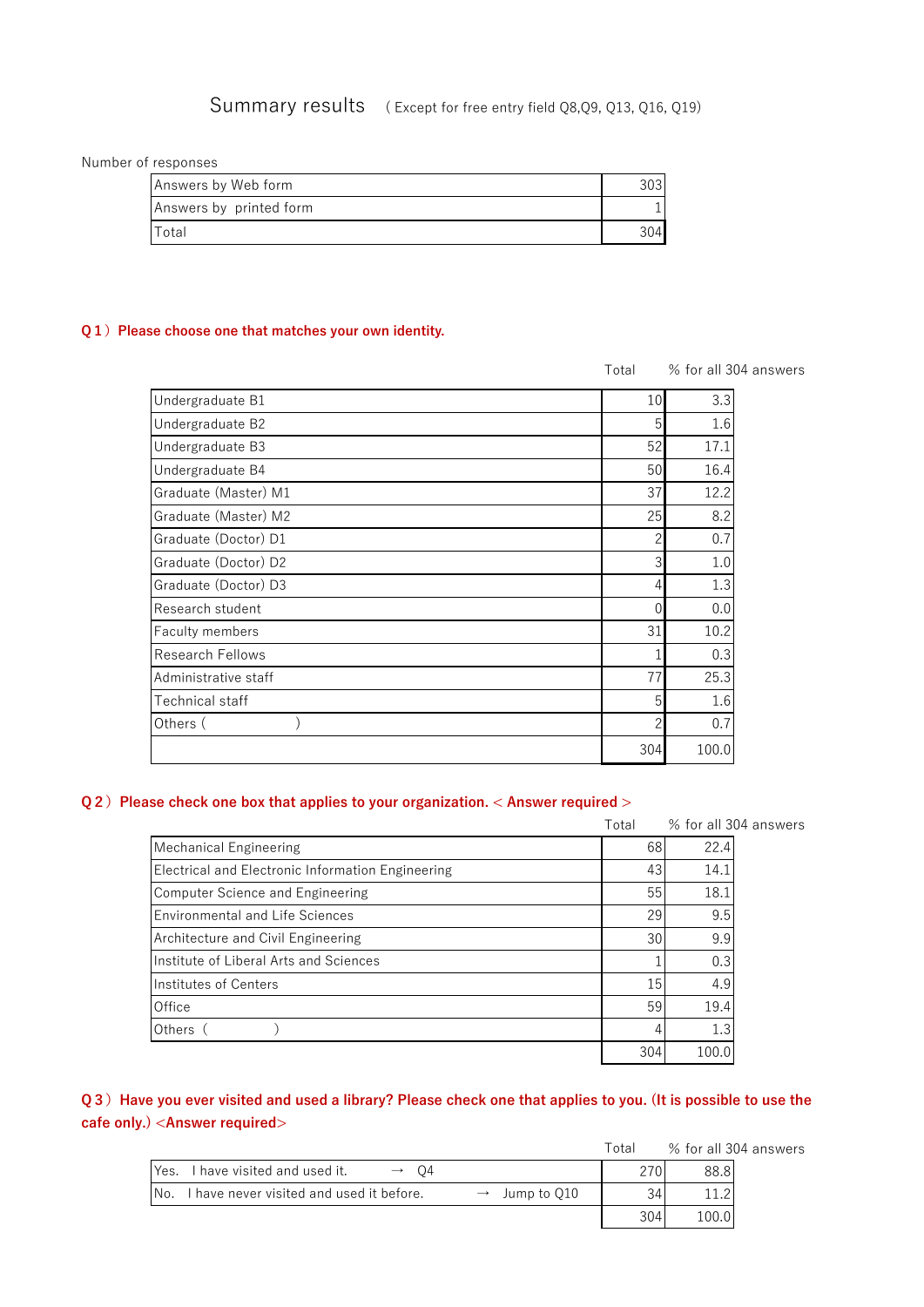### **<Have a question for people who have visited and used library.>**

#### **Q4)When did you visit the library? <Multiple answers possible>**

|                                                                    | Total | % for 270 yes (Q3) |
|--------------------------------------------------------------------|-------|--------------------|
| I visited and used before 2019 (Before the corona epidemic).       | 1491  | 55.2               |
| I visited and used it since 2020 (since became a corona epidemic). | 204   | 75.6               |

### **Q5)Please check all that apply to the purpose of your use of the library. <Multiple answers possible>**

| Total | % for 270 yes (Q3) |
|-------|--------------------|
| 152   | 56.3               |
| 187   | 69.3               |
| 28    | 10.4               |
| 103   | 38.1               |
| 73    | 27.0               |
| 40    | 14.8               |
| 79    | 29.3               |
|       | 7.0                |
| 50    | 18.5               |
| 65    | 24.1               |
|       | 31.5               |
| 10    | 3.7                |
|       | 19<br>85           |

## **Q6)Please check all the boxes that apply to the places you use most often. <Multiple answers possible>**

|                                                                                               | Total | % for 270 yes (Q3) |
|-----------------------------------------------------------------------------------------------|-------|--------------------|
| 1 F Collaboration Area(A) $\cdot$ Study Support Area(D) $\cdot$ Global Lecture<br>Area(E)     | 157   | 58.1               |
| 1 F Information Lounge(B) (Newspaper corner set up)                                           | 43    | 15.9               |
| 1 F Workstation Area(C) (Student computer, Large sized printer)                               | 63    | 23.3               |
| 1 F Meeting Room(G)                                                                           | 47    | 17.4               |
| 1 F The Women's Lounge(H)<br>(Women's Relaxation Room, Tatami<br>room, Women's Dressing Room) | 9     | 3.3                |
| $1 F$ Terrace $(J)$                                                                           | 35    | 13.0               |
| $1 F$ Cafe $(K)$                                                                              | 50    | 18.5               |
| 1 F Library counter(L)                                                                        | 48    | 17.8               |
| 2F Reading Room                                                                               | 155   | 57.4               |
| 2 F Group Study Room                                                                          | 16    | 5.9                |
| $3F$ Stacks $\cdot$ Reading Room                                                              | 135   | 50.0               |
| 3 F Study Cubicles                                                                            | 19    | 7.0                |
| Under the tent in front of the library                                                        | 28    | 10.4               |
| Others (                                                                                      | 5     | 1.9                |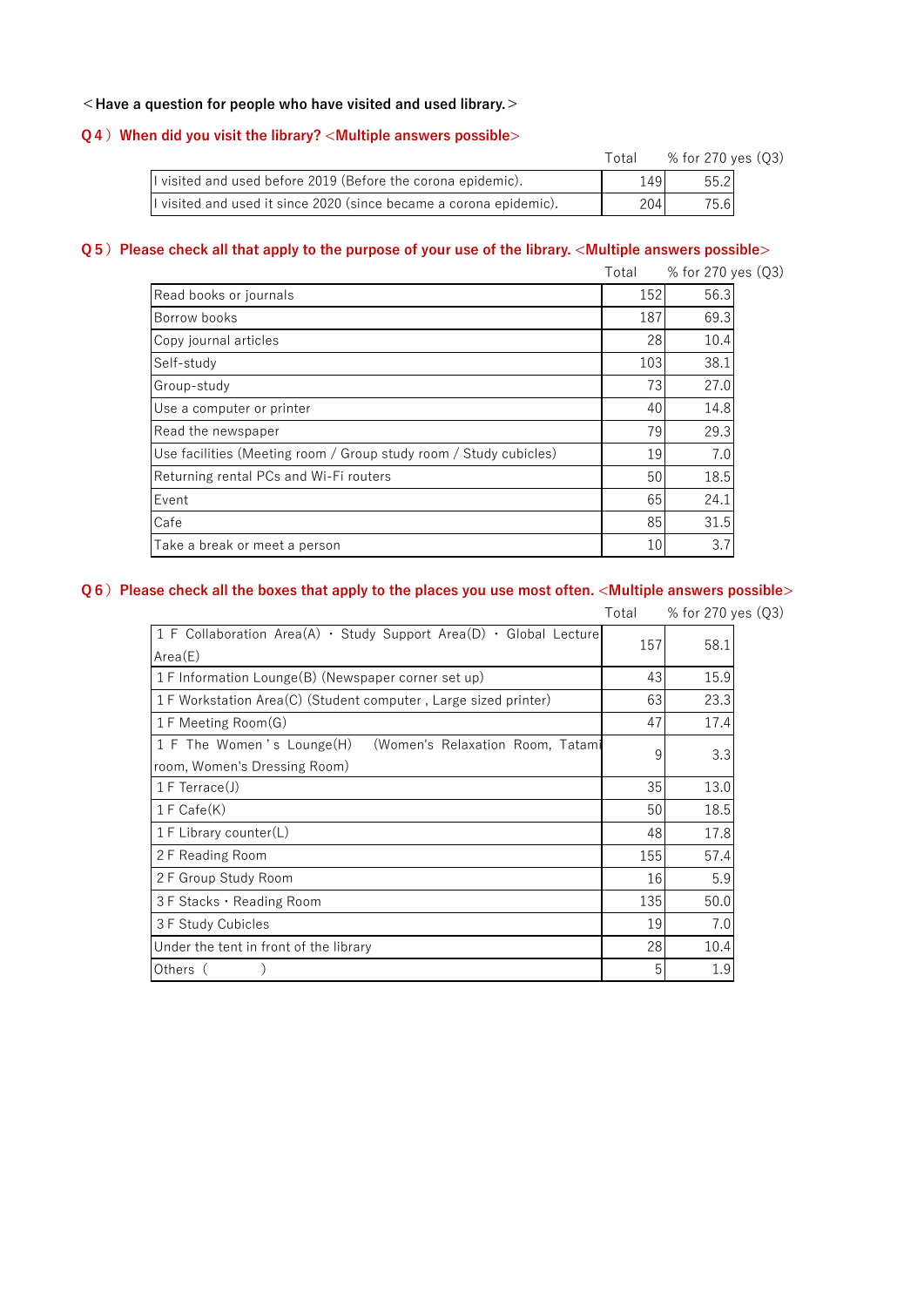## **Q7)Please check all the boxes that apply to the materials and equipment you use in the library. <Multiple answers possible>**

|                                           | Total | % for 270 yes (Q3) |
|-------------------------------------------|-------|--------------------|
| <b>Books</b>                              | 216   | 80.0               |
| Academic journal                          | 65    | 24.1               |
| General magazines for leisure and culture | 71    | 26.3               |
| Newspaper                                 | 48    | 17.8               |
| Audio-visual material CD · DVD            | 19    | 7.0                |
| Student computer and printer              | 55    | 20.4               |
| Large sized printer                       | 19    | 7.0                |
| Copier                                    | 40    | 14.8               |
| Whiteboard                                | 25    | 9.3                |
| Nothing Only for desks and chairs         | 60    | 22.2               |
| Others                                    | ာ     | $0.\overline{7}$   |

**Q8)If there are any books (paper books) that you would like to have in the library, please write them down. Also, if there are any journals that you would like to have in the library, please write them down. It will be used as a reference for future collection and library management. Ex) Books about ○○, Journal 「〇〇〇〇」<Free entry field>**

**Q9) If there is anything you would like to see enhanced or improved in the future in terms of facilities, equipment, etc., please fill out specific details. <Free entry field>**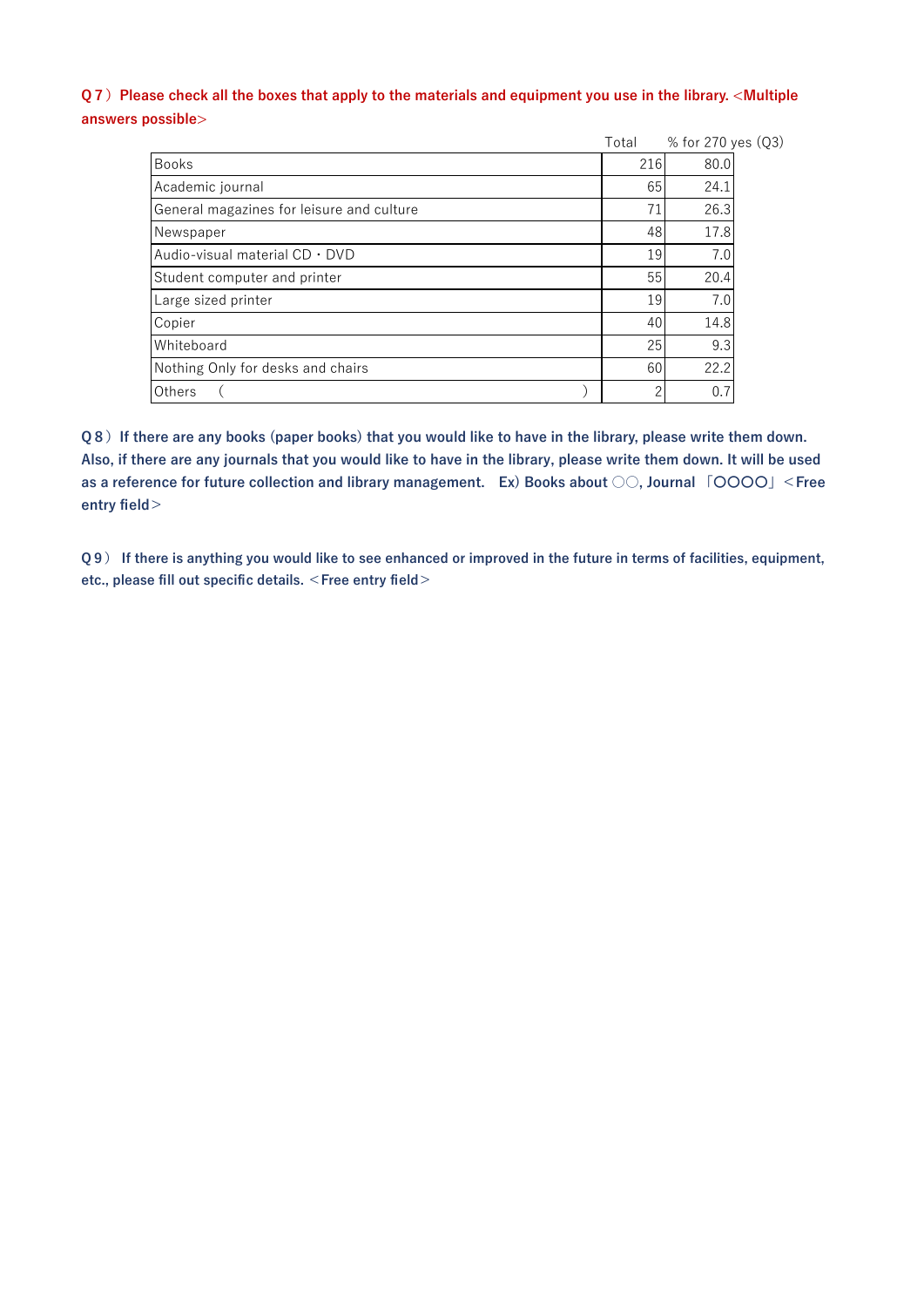#### **<Survey about Web services>**

## **Q10)The library also provides web-based services that can be used without visiting the library.Please check all the electronic services that you are use, which contracting or offering at our university. <Multiple answers possible>**

answers

|                                                                   | Total    | % for all 304 |
|-------------------------------------------------------------------|----------|---------------|
| <b>OPAC(Online Public Access Catalog)</b>                         | 175      | 57.6          |
| MyLibrary                                                         | 94       | 30.9          |
| <b>Website Facilities Reservation</b>                             | 53       | 17.4          |
| Website Library Homepage News, Calendar etc.                      | 124      | 40.8          |
| Website Toyohashi University of Technology Academic Institutional | 29       | 9.5           |
| Repository                                                        |          |               |
| Website Booklog                                                   | 11       | 3.6           |
| <b>Online Journal ScienceDirect</b>                               | 54       | 17.8          |
| Online Journal Wiley Online Library                               | 32       | 10.5          |
| Online Journal SpringerLink                                       | 39       | 12.8          |
| Online Journal ACM Digital Library                                | 16       | 5.3           |
| <b>Online Journal Nature</b>                                      | 31       | 10.2          |
| <b>Online Journal Science</b>                                     | 34       | 11.2          |
| Online Journal Others (AIP, CUP)                                  | 14       | 4.6           |
| Online Journal (I don't know which site, but I'm using it.)       | 17       | 5.6           |
| Online Books Maruzen eBook Library                                | 33       | 10.9          |
| Online Books EBSCO ebook collection (NetLibrary)                  | 6        | 2.0           |
| Online Books ScienceDirect eBook                                  | 9        | 3.0           |
| Online Books Springer eBook                                       | 12       | 3.9           |
| Online Books Wiley eBook, Wiley Online Reference Works            | 10       | 3.3           |
| Online Books Others (Ebook Central, Infobase)                     | 4        | 1.3           |
| Online Books (I don't know which site, but I'm using it.)         | 11       | 3.6           |
| Database Scopus                                                   | 52       | 17.1          |
| Database Web of Science                                           | 46       | 15.1          |
| Database JDreamIII                                                | 22       | 7.2           |
| Database SciFinder <sup>n</sup>                                   | 8        | 2.6           |
| Database SpringerMaterials                                        | 8        | 2.6           |
| Database InCites JCR(Impact Factor search), InCites ESI           | 11       | 3.6           |
| I have never used it                                              | 77       | 25.3          |
| Others                                                            | $\theta$ | 0.0           |

**Q11)There are many e-resources (e-journals, e-books, databases) that can be used off-campus (at home, etc.). Do you know about them? Have you ever used them? Please check one that applies to you.**

|                                                                                    | Total |      | % for all 304 answers |
|------------------------------------------------------------------------------------|-------|------|-----------------------|
| I know. I have used it from off-campus.                                            | 961   | 31.6 |                       |
| I know, but I have never used it from off-campus.                                  |       | 35.2 |                       |
| If didn't know that there were electronic materials available from off-<br>campus. | 101   | 33.2 |                       |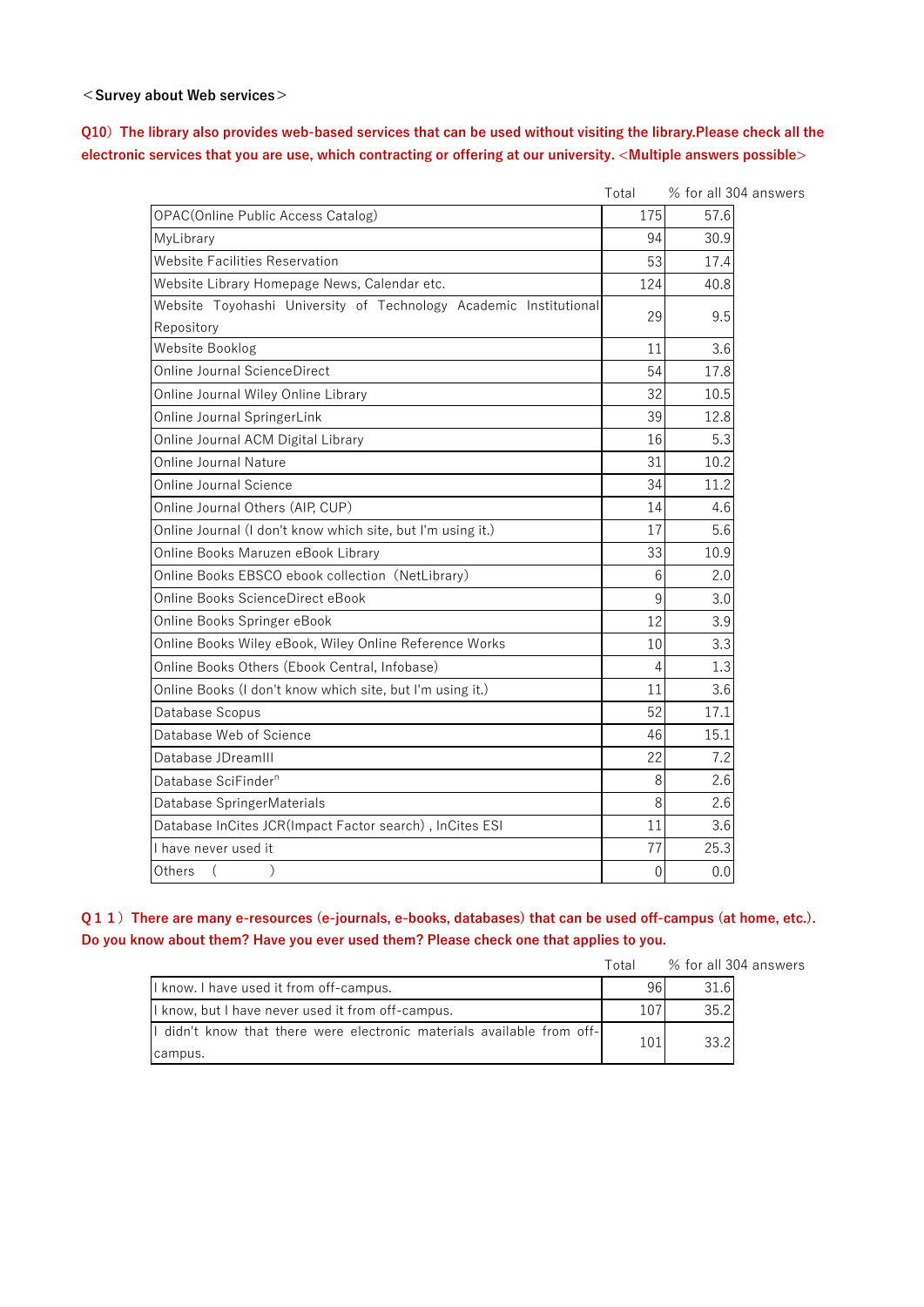**Q12)Would like to ask you about e-books. What kind of content would you like to see in more e-books? What kind of content would you like to see more of, and how would you like to use them? Since we have a limited budget, we would like to ask you what you would like to see us focus on purchasing. Please check all that apply. <Multiple answers possible>**

|                                                                   | Total |      | % for all 304 answers |
|-------------------------------------------------------------------|-------|------|-----------------------|
| Science and engineering / medical books (Japanese book) ※Japanese | 146   | 48.0 |                       |
| book: Books written in Japanese                                   |       |      |                       |
| Science and engineering / medical books (Foreign books) * Foreign | 89    | 29.3 |                       |
| books: Books written in foreign languages such as English         |       |      |                       |
| Humanities and social books (Japanese book)                       | 50    | 16.4 |                       |
| Humanities and social books (Foreign books)                       | 21    | 6.9  |                       |
| Language dictionary                                               | 40    | 13.2 |                       |
| Foreign language test preparation materials such as TOEIC / TOEFL | 117   | 38.5 |                       |
| Literary books such as novels                                     | 101   | 33.2 |                       |
| don't want to use an Online books.                                | 17    | 5.6  |                       |
| don't know.                                                       | 41    | 13.5 |                       |
| Other(                                                            | 4     | 1.3  |                       |

**Q13)In addition, if there are any electronic materials (electronic journals) that you would like us to purchase in the library, please specify them. We will use it as a reference for future purchase and library management. < Free entry field>**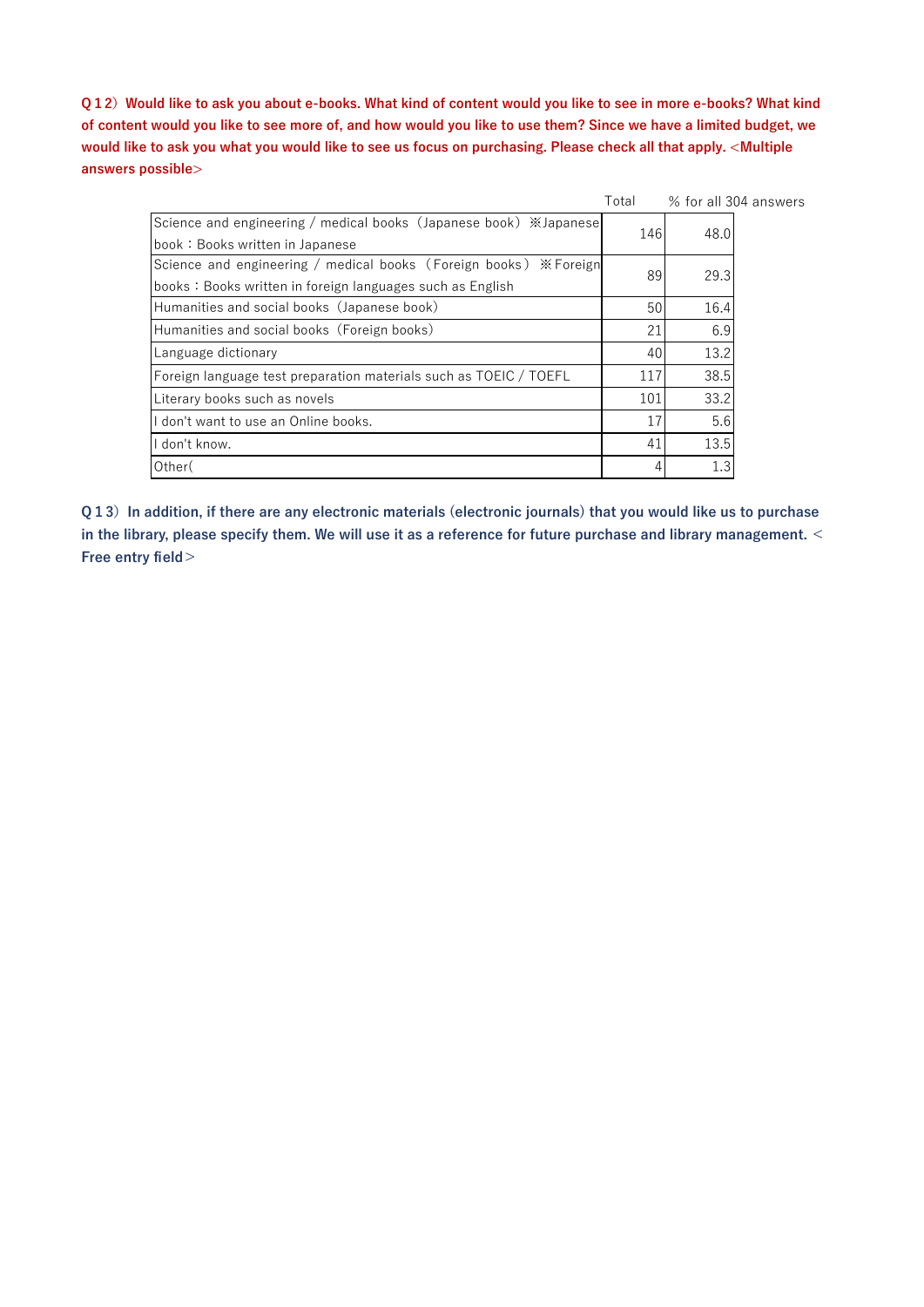**<Would like to ask about other services provided by the library and how to deal with the corona epidemic. >**

|                                                                 | Total |      | % for all 304 answers |
|-----------------------------------------------------------------|-------|------|-----------------------|
| Open 24 hours                                                   | 245   | 80.6 |                       |
| Reservation of books on loan                                    | 200   | 65.8 |                       |
| Lending period extension of borrowed books.                     | 177   | 58.2 |                       |
| Book purchase request (for students)                            | 108   | 35.5 |                       |
| ILL (Inter Library Loan) Service                                | 103   | 33.9 |                       |
| Collaboration/cooperation service with Toyohashi city library   | 84    | 27.6 |                       |
| Reference service                                               | 73    | 24.0 |                       |
| Database seminar                                                | 66    | 21.7 |                       |
| National Diet Library Digitalized material transmission service | 42    | 13.8 |                       |
| Send notification email from the library                        | 122   | 40.1 |                       |
| Secondhand book fair                                            | 220   | 72.4 |                       |
| don't know all of the services listed above.                    | 10    | 3.3  |                       |

#### **Q14)** Please check that apply to library's services you know about. <Multiple answers possible>

**Q15)We would like to ask you about the services provided at the library corresponding to the corona epidemic. Please check all the services that you are happy to implement. If you have not experienced any of the following services, please check all the services that you would like to see implemented if the corona response continues in the future. <Multiple answers possible>**

|                                                                            | Total           |      | % for all 304 answers |
|----------------------------------------------------------------------------|-----------------|------|-----------------------|
| Book reservation loan (implemented in 2020)                                | 102             | 33.6 |                       |
| Implementation of free trials of e-books (implemented in 2020)             | 93              | 30.6 |                       |
| Return the book to the book post. (implemented in 2020 and 2021)           | 155             | 51.0 |                       |
| Mail a copy of part of journal articles, etc. on campus<br>(implemented in | 61              | 20.1 |                       |
| 2020 and 2021)                                                             |                 |      |                       |
| Book lending / returning service by mail (implemented in 2021)             | 86              | 28.3 |                       |
| I don't know                                                               | 93 <sub>l</sub> | 30.6 |                       |

**Q16)If you have any suggestions about what kind of library services you would like to see in Corona epidemic, please let us know. <Free entry field>**

**Q17)What services are stopped or changed due to the Corona epidemic and what services would you like to resumed or returned to normal use as soon as possible? <Multiple answers possible>**

|                                                                    | Total |      | % for all 304 answers |
|--------------------------------------------------------------------|-------|------|-----------------------|
| The opening hours in the morning will be returned to the original. | 86    | 28.3 |                       |
| Reopening of special opening (open 24 hours)                       | 187   | 61.5 |                       |
| Resuming use of group learning at Multi Plaza on the 1st floor     | 85    | 28.0 |                       |
| Resuming use of the Women's Lounge                                 | 31    | 10.2 |                       |
| Nothing in particular                                              |       | 23.0 |                       |
| Other                                                              |       | 2.3  |                       |